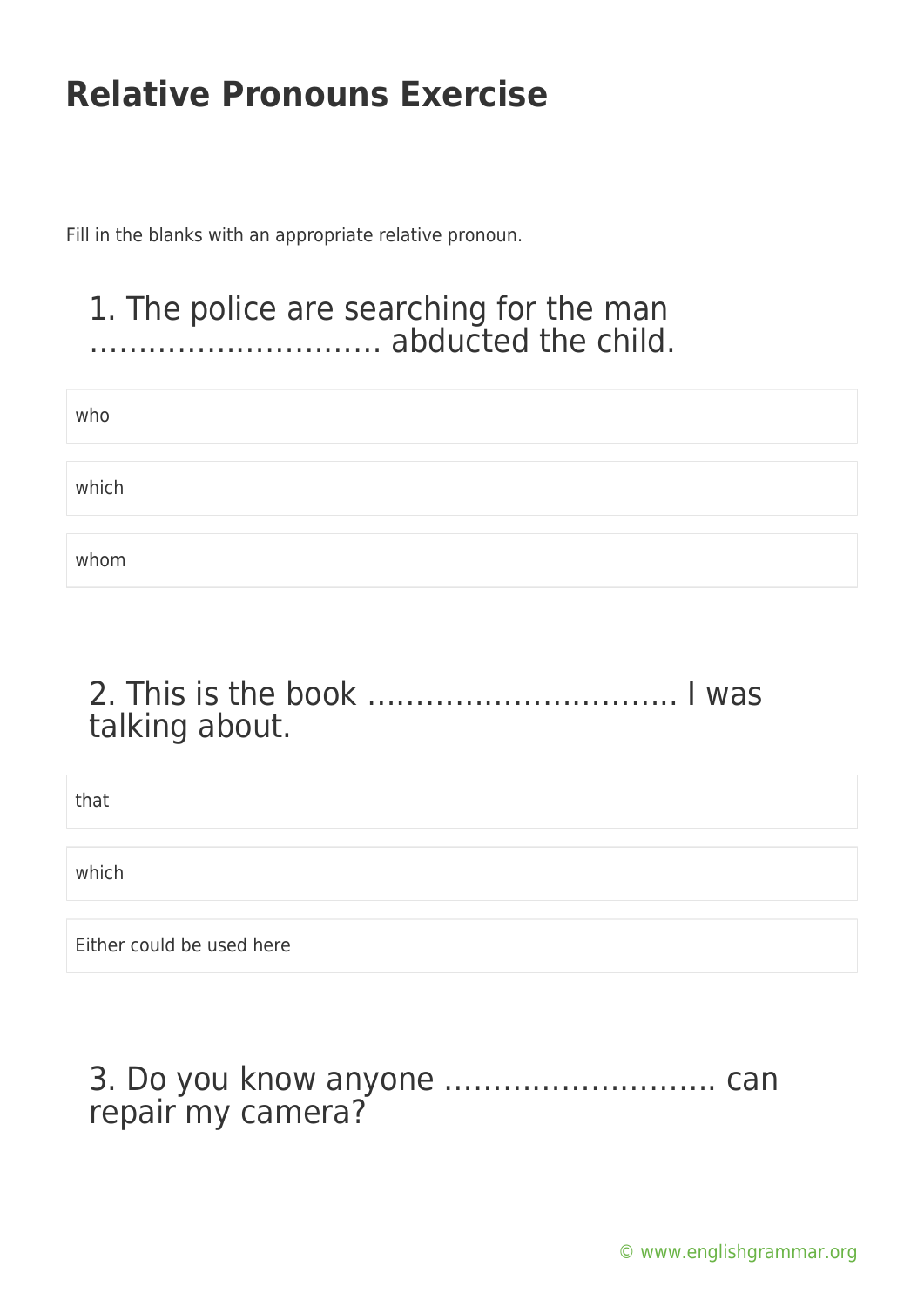| who   |  |  |
|-------|--|--|
|       |  |  |
| which |  |  |
|       |  |  |
| that  |  |  |

### 4. The jewels ……………………….. the heiress wore were very expensive.

which

that

Either could be used here

### 5. The flowers ………………………… adorn the dais are artificial.

which

that

[© www.englishgrammar.org](https://www.englishgrammar.org/)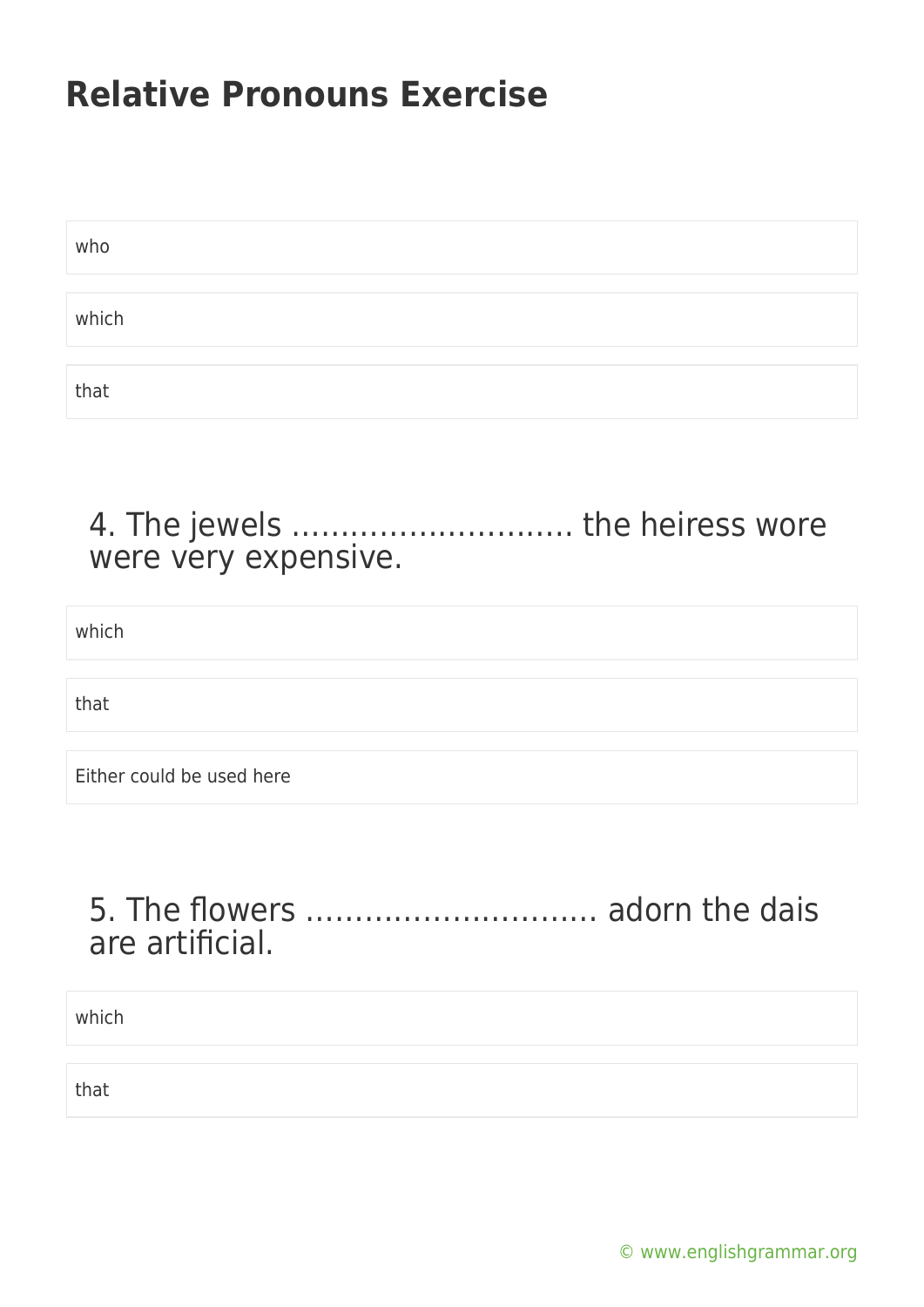Either could be used here

#### 6. The athlete ………………………… ankle was broken might need surgery.

whose who that

#### 7. The parrot …………………………. wings are broken may not fly ever again.

| who   |  |
|-------|--|
|       |  |
| whose |  |
|       |  |
| that  |  |

[© www.englishgrammar.org](https://www.englishgrammar.org/)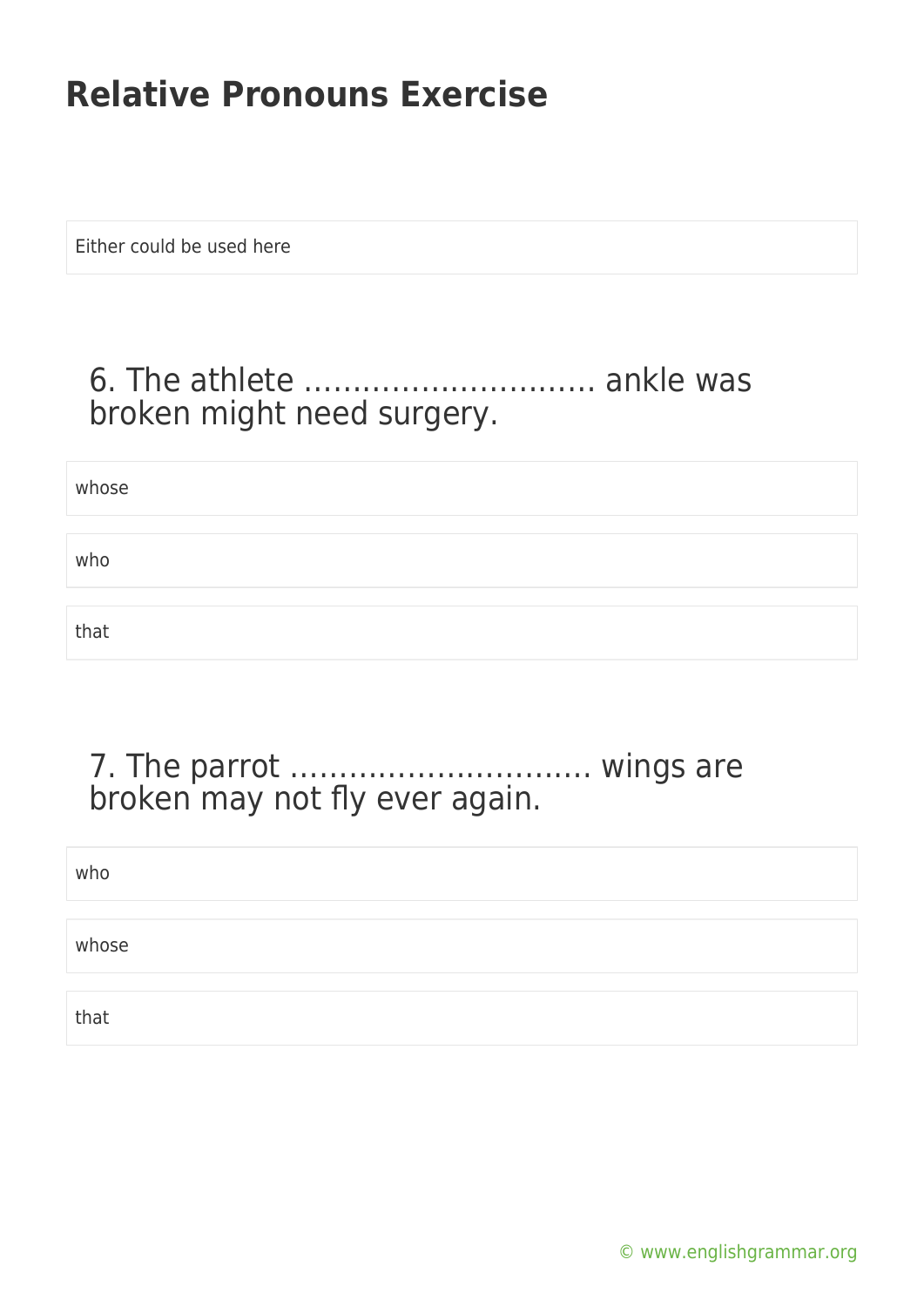### 8. The clown ……………………….. antics amused everyone was not happy in his life.

| who   |  |  |  |
|-------|--|--|--|
|       |  |  |  |
| whose |  |  |  |
|       |  |  |  |
| that  |  |  |  |

#### 9. The microwave oven …………………………… I bought for Christmas was not very expensive.

which

that

Either could be used here

### 10. Athletes ………………………… practice everyday are more likely to win.

who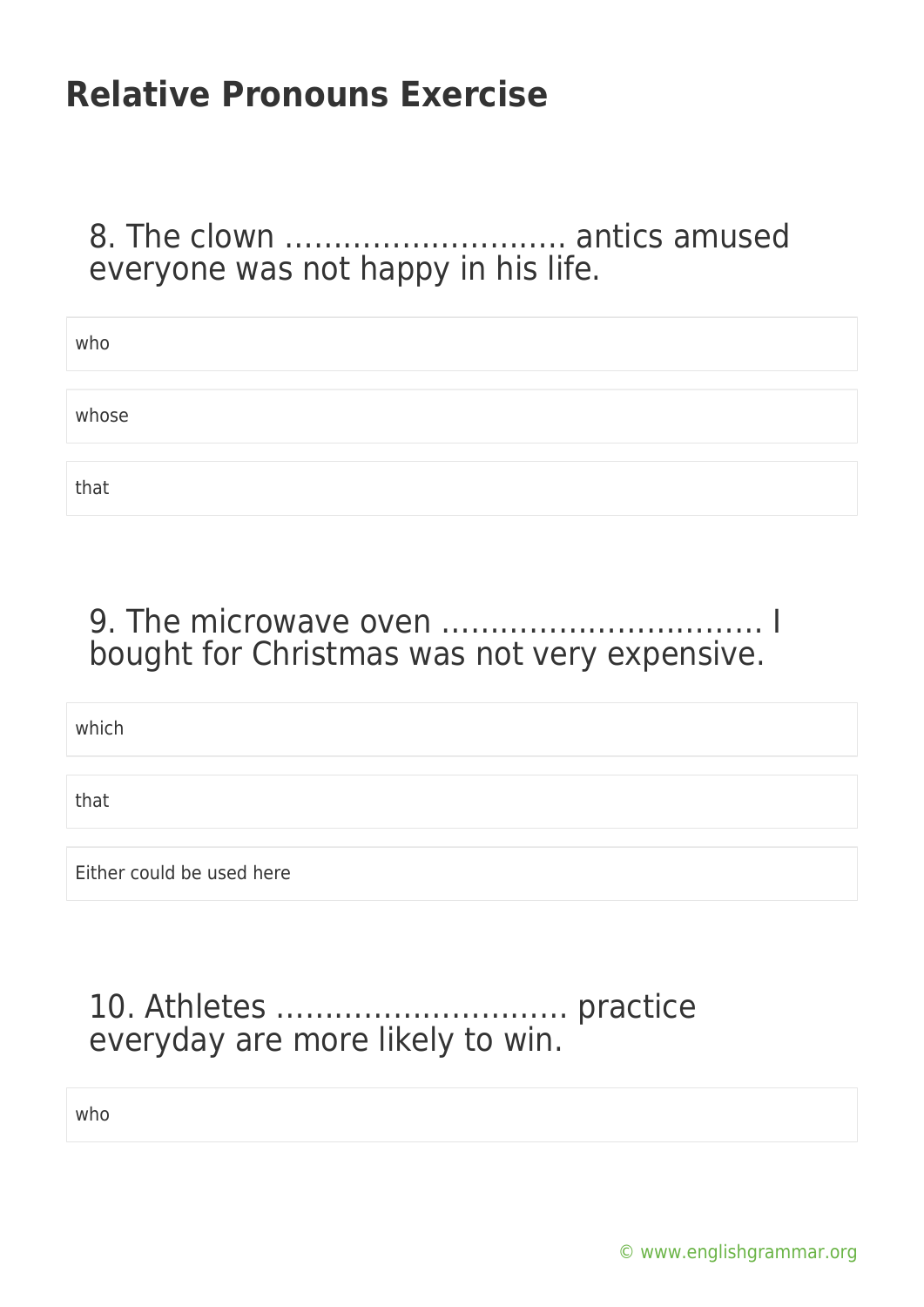whom

whose

### 11. This is the house ………………………….. I inherited from my grandfather.

which

that

Either could be used here

### 12. The lion killed the deer …………………………… was drinking water from the stream.

which

that

Either could be used here